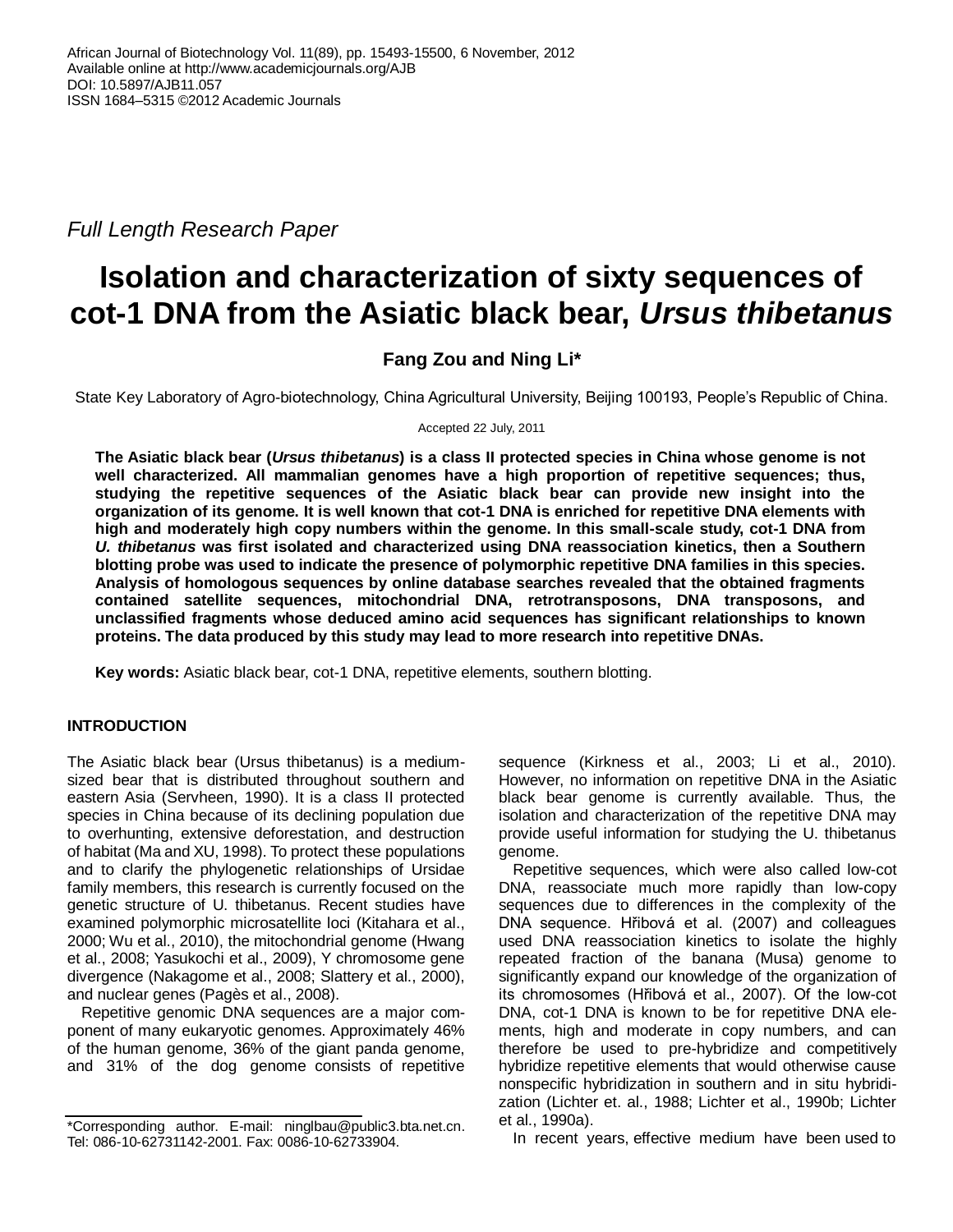comprehend the genome. Anamthawat-Jónsson generated a cot-1 DNA plasmid library from genomic DNA of the American tetraploid species Leymus triticoides, from which he obtained a family of highly repetitive satellite DNA sequences (Anamthawat-Jónsson et al., 2009). Falk Zakrzewski also analyzed a cot-1 library to identify targeted minisatellite and satellite families in Beta vulgaris (Zakrzewski et al., 2010). Combining the established principles of DNA reassociation kinetics with high-throughput sequencing also known as Cot-based cloning and sequencing (Peterson et al., 2002), is a powerful tool for isolating and characterizing the various repetitive components of any genome. This technique has been used to describe the repetitive DNA sequences in Panax ginseng (Ho and Leung, 2002) as well as the repetitive landscape of the chicken genome (Wicker et al., 2005).

Repbase Update is a comprehensive database of repetitive elements from diverse eukaryotic organisms. First developed in 1990, the most recent update contains >7,600 sequences of transposable elements and other repeats (Jurka et al., 2005; Kapitonov and Jurka, 2008). Repetitive sequences, such as cot-1 DNA, can be classified using a Censor server, which permits screening of homologous sequences in the cot-1 DNA with the elements in Repbase Update (Kohany et al., 2006). In addition to using Repbase Update, we can also search homologs using the National Center for Biotechnology Information (NCBI) database.

In this study, we report the first isolation of cot-1 DNA from the Asiatic black bear U. thibetanus using DNA reassociation kinetics. Portions of cot-1 DNA were classified into known repetitive families, and other portions had deduced amino acid sequences showing significant relationships with known proteins. We then, examined related reports and discussed the constitutive properties and phenomena that are similar to human studies.

# **MATERIALS AND METHODS**

# **Animal materials**

The Asiatic black bear is divided into five subspecies in China: U. t. thibetanus, U. t. laniger, U. t. mupinensis, U. t. formosanus, and U. t. ussuricus (Cowan 1970; Ma and Xu 1998). All samples used in this study were from U. t. ussuricus animals raised in the Beijing Zoo. DNA was obtained from fibroblast cell lines derived from the skin that were maintained under conventional culture conditions (37°C in medium 199 enriched with 15% fetal bovine serum (Gibco, USA), 100 units/ml penicillin, and 100 mg/ml streptomycin).

# **Isolation and cloning of cot-1 DNA**

Total genomic DNA was extracted from fibroblast cell cultured with phenol/chloroform extraction. The cot-1 fraction of the genomic DNA was prepared as described by Zwick et al. (1997), with some modifications. Briefly, the genomic DNA was sonicated into a fragment size of predominantly less than 1 kb, denatured in boiling water for 10 min, and then reassociated at 65°C for the calculated time to isolate cot-1 DNA. Cot is defined as the starting concentration of DNA fragments, and 't' is the reaction time. The time for

cot reassociation was calculated using the formula cot =  $1 = \text{mol/L} \times$  $T<sub>s</sub>$ , where cot is calculated in moles of nucleotides per liter and time is in seconds. In this study, 490  $\mu$ g/ $\mu$ L (0.49 g/L) of sonicated DNA was denatured in 0.3 M NaCl, using 1 M of dNTP equal to an average concentration of 339 g/mol, thus, the concentration of the sonicated DNA was (0.49 g/L)/ (339 g/L) =  $1.445X10^{-3}$  mol/L and the reassociation time was  $\frac{1}{1.445 \times 10^{-3}}$  mol/L) = 11 min 30 s. The remaining single-stranded DNA was digested with 1 U/µg S1 endonuclease for 1 h at 37°C, and the double-stranded DNA fraction was purified by phenol/chloroform extraction and ethanol precipitation.

An A-overhang was added to cot-1 DNA using *Taq* polymerase (Takara, Japan), and the resulting products were ligated into the pMD19-T vector (Takara, Japan). Competent *Escherichia coli* DH5α cells were transformed with the ligation reactions, and then the cloned DNA was extracted from the recombinant bacteria and sequenced.

#### **Sequence analysis of positive clones**

Cloned sequences were screened for known transposable elements using the online Censor server (http://www.girinst.org/ censor/index.php) and searched for homology using the online BLAST program (http://blast.ncbi.nlm.nih.gov/Blast.cgi). Micro-satellite repeats were detected using the online microsatellite repeat finder tool available (http://www.biophp.org/minitools/ microsatellite\_repeats\_finder/demo.php) (Anistoroaei et al., 2006).

Details of the analysis were as follows: first, clones were excluded if no reliable genome fragments were found by homology searches to the NCBI whole-genome shotgun read database using Mega BLAST and BLASTN. The remaining clones were searched for homology using Censor. Clones that produced no hits were searched for homology again in NCBI nucleotide and non-redundant protein database using the criteria described byWicker et al. (2005). When there was no information regarding any repetitive sequence characteristics using either Censor or NCBI tools, we defined the clone as an unclassified fragment.

# **Southern blotting**

Total genomic DNA (12 µg) was individually digested overnight with the restriction enzymes *Bam*H I, *Hae*III, *Hifi* I, or *Alu* I. The digested samples were electrophoresed on a 1% agarose gel and transferred to Hybond-N+ membrane. Cot-1 DNA was labeled with digoxygenin (DIG) using random primers (Roche, USA) for use as a probe to hybridize to the digested DNA. The lumogenic substrate CSPD (Roche, USA) was used to visualize the hybridization signals.

# **RESULTS**

# **Southern blotting**

We isolated cot-1 DNA from the total genomic DNA of the Asiatic black bear and labeled it with DIG for use as a Southern blotting probe. The cot-1 DNA was hybridized to restriction digests of genomic DNA from the Asiatic black bear and from the giant panda *(Ailuropoda melanoleuca*), which was used as a comparative species. A distinct pattern of bands was observed when Asiatic black bear genomic DNA was digested with *Bam*H I, *Hifi* I, or *Alu* I, but no distinct pattern was found after digesting with *Hae*III (Figure 1). Furthermore, there were no distinct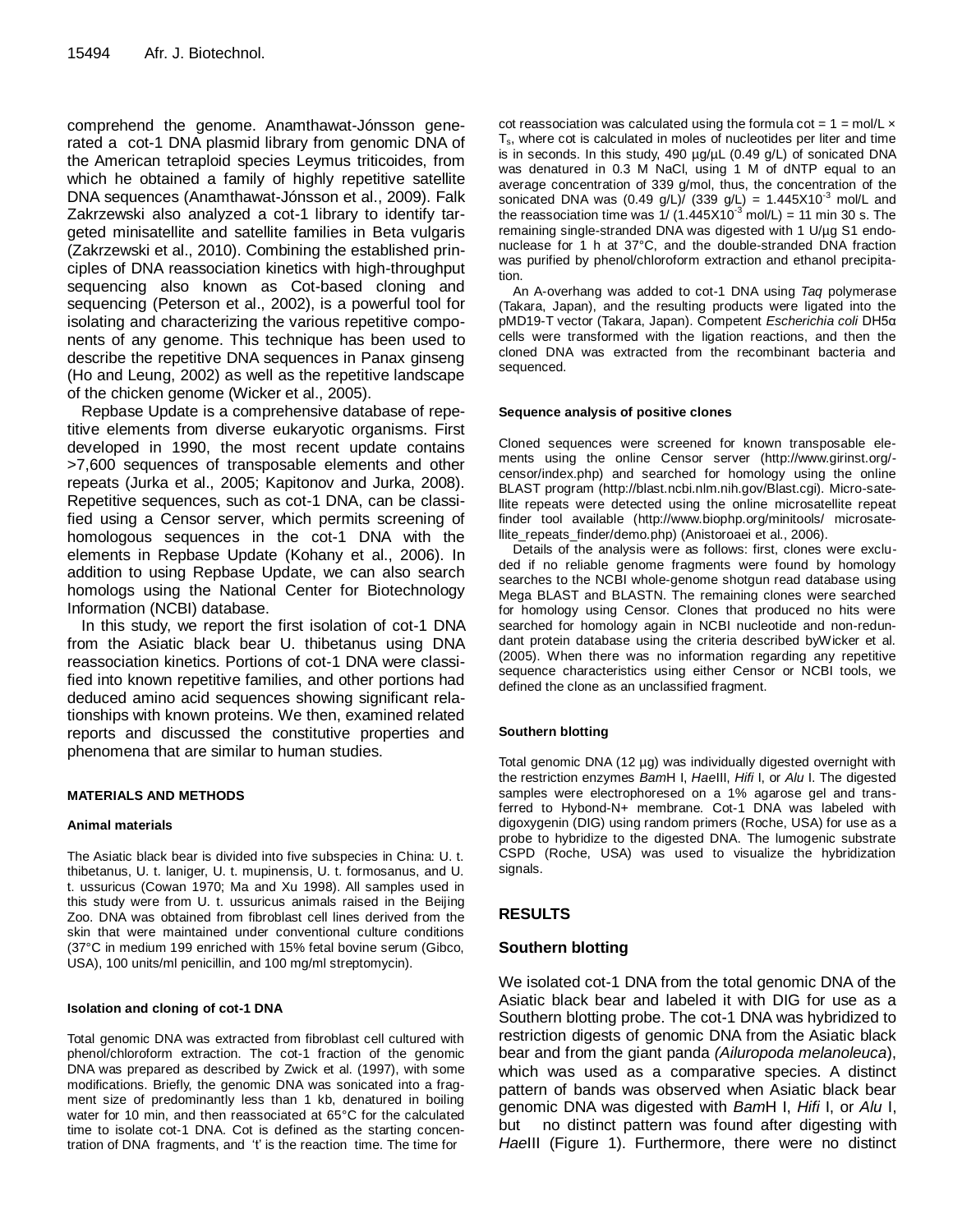



**Figure 1.** Southern blotting. (I), Lanes A, B, and C are genomic DNA from the giant panda digested with *Bam*H I, *Hae*III, and *Hifi* I, respectively; Lanes D, E, and F are genomic DNA from the Asiatic black bear digested with *Bam*H I, *Hae*III, and *Hifi* I, respectively; (II), lanes G and H are genomic DNA digested with *Alu* I from the giant panda and the Asiatic black bear, respectively. Digested DNA was probed with cot-1 DNA from the Asiatic black bear.

patterns of bands when Asiatic black bear cot-1 DNA was cross-hybridized to panda genomic DNA.

# **Classification using censor**

63 positive clones were isolated from the Asiatic black bear cot-1 DNA and sequenced. Three clones were removed, and 44 clones were classified into different known transposable element families using Censor, which generated 58 corresponding homologous fragments. The final results from Censor analysis are shown in Table 1. One of these fragments was homologous to the *Felis catus* repetitive satellite DNA monomer FA-SAT, which is 483 bp in size, contains  $64\%$  G + C, and represents about 1 to 2% of the cat genome. FA-SAT-related sequences are found in many mammals (Fanning, 1987). Satellite sequences in the Asiatic black bear appeared to be scattered throughout the genome and were not tandemly arranged as in the cat.

45 fragments were homologous to retrotransposons, including nine fragments that were homologous to NonLTR/SINE, eight that were homologous to pseudogenes, nine that were homologous to NonLTR /L1, two that were homologous to NonLTR /CR1, one that was homologous to LTR/DIRS, seven that were homologous to LTR/Gypsy, three that were homologous to LTR/ Copia, six that were homologous to ERV, and ten that were homologous to DNA transposons. Four fragments (from clones 11, 60, 70, and 99) were homologous to pseudogenes from the Diplomonadida *Giardia intestinalis* small subunit ribosomal RNA gene and may have come from various regions of this pseudogene as shown by the detailed locations of the homologous positions (Figure 2).

12 clones had two corresponding homologous fragments (not overlapped). For two of the 12 clones the, two homologous fragments were from a common class (for clone 15, both fragments were LTR/Gypsy homologs and for clone 46, both were non-LTR/L1 homologs). While for the remaining ten clones (clones 2, 7, 9, 10, 23, 34, 37, 66, 74, and 84), the two homologous fragments were each from different classes.

# **Classification using BLAST**

The remaining 16 clones for which no hits were found using Censor, were searched against the NCBI nucleotide sequence database using Mega BLAST and BLASTN and against the NCBI non-redundant protein sequence database using BLASTX (Table 2). Clone 67 was not detected by running Mega BLAST or BLASTN in the whole-genome shotgun reads database, but was detected as satellite repeats consisting of (TTCC) 13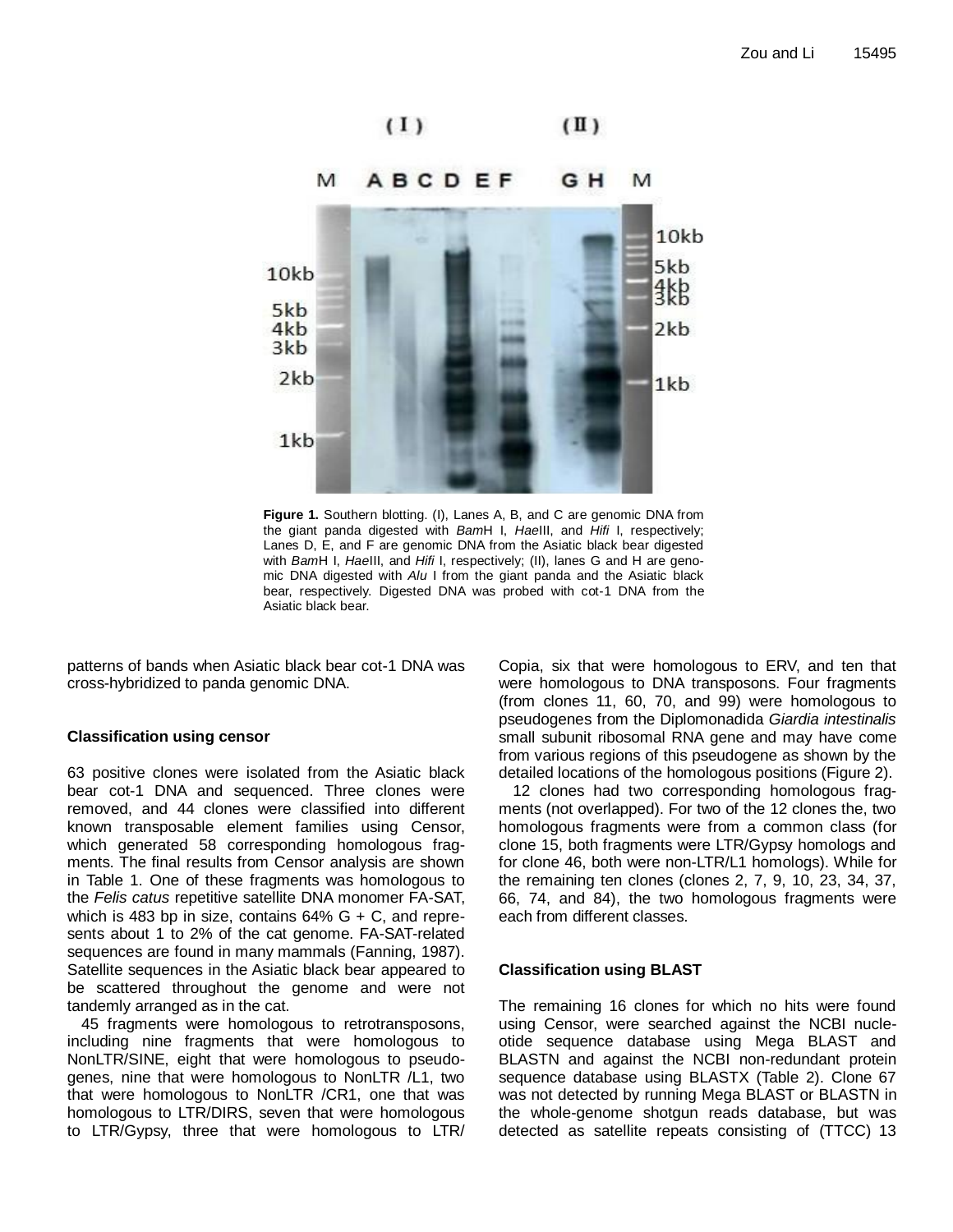| <b>Clone</b> | Length (bp) <sup>a</sup> | <b>Name</b>        | <b>Class</b>      | <b>Source</b>          |
|--------------|--------------------------|--------------------|-------------------|------------------------|
| 13           | 32                       | SINEC1B_AMe        | NonLTR/SINE/SINE2 | Giant panda            |
| $7 - 2$      | 200                      | SINEC1_AMe         | NonLTR/SINE/SINE2 | Giant panda            |
| 32           | 100                      | tSINE_Fc           | NonLTR/SINE/SINE2 | Cat                    |
| 48           | 100                      | tSINE_Fc           | NonLTR/SINE/SINE2 | Cat                    |
| 69           | 176                      | <b>MIRb</b>        | NonLTR/SINE/SINE2 | Mammalia               |
| 68           | 135                      | TUBE1              | NonLTR/SINE       | Tree shrew             |
| 65,94        | 36                       | SINEC1D_CF         | NonLTR/SINE       | Dog                    |
| $2 - 1$      | 184                      | SINEC1D_CF         | NonLTR/SINE       | Dog                    |
| 87           | 74                       | TRNA_ASN           | Pseudogene/tRNA   | Primate                |
| 11           | 255                      | SSU-rRNA_Giardia   | Pseudogene/rRNA   | G. intestinalis        |
| 60           | 255                      | SSU-rRNA_Giardia   | Pseudogene/rRNA   | G. intestinalis        |
| 70           | 102                      | SSU-rRNA_Giardia   | Pseudogene/rRNA   | G. intestinalis        |
| 99           | 87                       | SSU-rRNA_Giardia   | Pseudogene/rRNA   | G. intestinalis        |
| 45           | 96                       | LSU-rRNA_Ath       | Pseudogene/rRNA   | Viridiplantae          |
| 66-2         | 153                      | LSU-rRNA_Ath       | Pseudogene/rRNA   | Viridiplantae          |
| 56           | 48                       | LSU-rRNA_Ldo       | Pseudogene/rRNA   | Euglenozoa             |
| 17           | 108                      | $L1-2$ _Ttr        | NonLTR/L1         | Dolphin                |
| $2 - 2$      | 162                      | L1_Carn5_3end      | NonLTR/L1         | Carnivore              |
| $46 - 1$     | 406                      | $L1-1$ _AMe        | NonLTR/L1         | Giant panda            |
| $46 - 2$     | 322                      | $L1-1_AMe$         | NonLTR/L1         | Giant panda            |
| 24           | 185                      | L1MAB_EC           | NonLTR/L1         | Horse                  |
| 59           | 196                      | L1ME1              | NonLTR/L1         | Primate                |
| $23 - 2$     | 57                       | L1ME_ORF2          | NonLTR/L1         | Primate                |
| $7 - 1$      | 158                      | L1MC1_EC           | NonLTR/L1         | Horse                  |
| $84 - 1$     | 32                       | L1-65_XT           | NonLTR/L1         | Frog                   |
| 73           | 105                      | L2_Plat1e          | NonLTR/CR1        | Ornithorhynchus        |
| $74-1$       | 47                       | L2A                | NonLTR/CR1        | Human                  |
| $37-1$       | 342                      | DIRS-8_DR          | LTR/DIRS          | Zebrafish              |
| 43           | 156                      | Gypsy-38_NVi-l     | LTR/Gypsy         | Nasonia vitripennis    |
| 14           | 411                      | Gypsy-6-I_CR       | LTR/Gypsy         | Green algae            |
| 21           | 360                      | Gypsy-124N_SBi-LTR | LTR/Gypsy         | Sorghum                |
| $15 - 1$     | 276                      | Gypsy9-I_VC        | LTR/Gypsy         | Sorghum                |
| $15 - 2$     | 438                      | ERIKA1_TM_LTR      | LTR/Gypsy         | Diploid wheat          |
| $37 - 2$     | 120                      | Gypsy-106_SB-I     | LTR/Gypsy         | Sorghum                |
| $66-1$       | 153                      | RETRO2_I           | LTR/Gypsy         | Rice                   |
| 49           | 243                      | Copia-6-I_DR       | LTR/Copia         | Zebrafish              |
| 93           | 60                       | Copia-32_SB-I      | LTR/Copia         | Sorghum                |
| $10 - 2$     | 846                      | ZMCOPIA1_I         | LTR/Copia         | maize                  |
| 52           | 324                      | TguERVK7_I         | ERV/ERV2          | Estrildidae            |
| 89           | 161                      | MLT1E2             | ERV/ERV3          | Mammalia               |
| $23-1$       | 181                      | <b>LTR50</b>       | ERV/ERV3          | Primate                |
| 97           | 96                       | ERV15_MD_I         | ERV/ERV1          | Mammalia               |
| $9 - 1$      | 83                       | LTR18F_ML          | ERV/ERV1          | Bat                    |
| $34-1$       | 101                      | CarERV2b2_LTR      | ERV/ERV1          | Carnivore              |
| 20           | 312                      | MER45C             | DNA/hAT           | Primate                |
| 63           | 134                      | MER <sub>5</sub> A | DNA/hAT           | Human                  |
| $74 - 2$     | 62                       | hAT-N22_DR         | DNA/hAT           | Zebra fish             |
| 30           | 66                       | HARB2_ZM           | DNA/Sola          | maize                  |
| 3            | 81                       | Sola3-1_BF         | DNA/Sola          | Branchiostoma floridae |
| $9 - 2$      | 145                      | MuDR3_OS           | DNA/MuDR          | Rice                   |

**Table 1.** Analysis of Asiatic black bear genomic clones using the Censor server.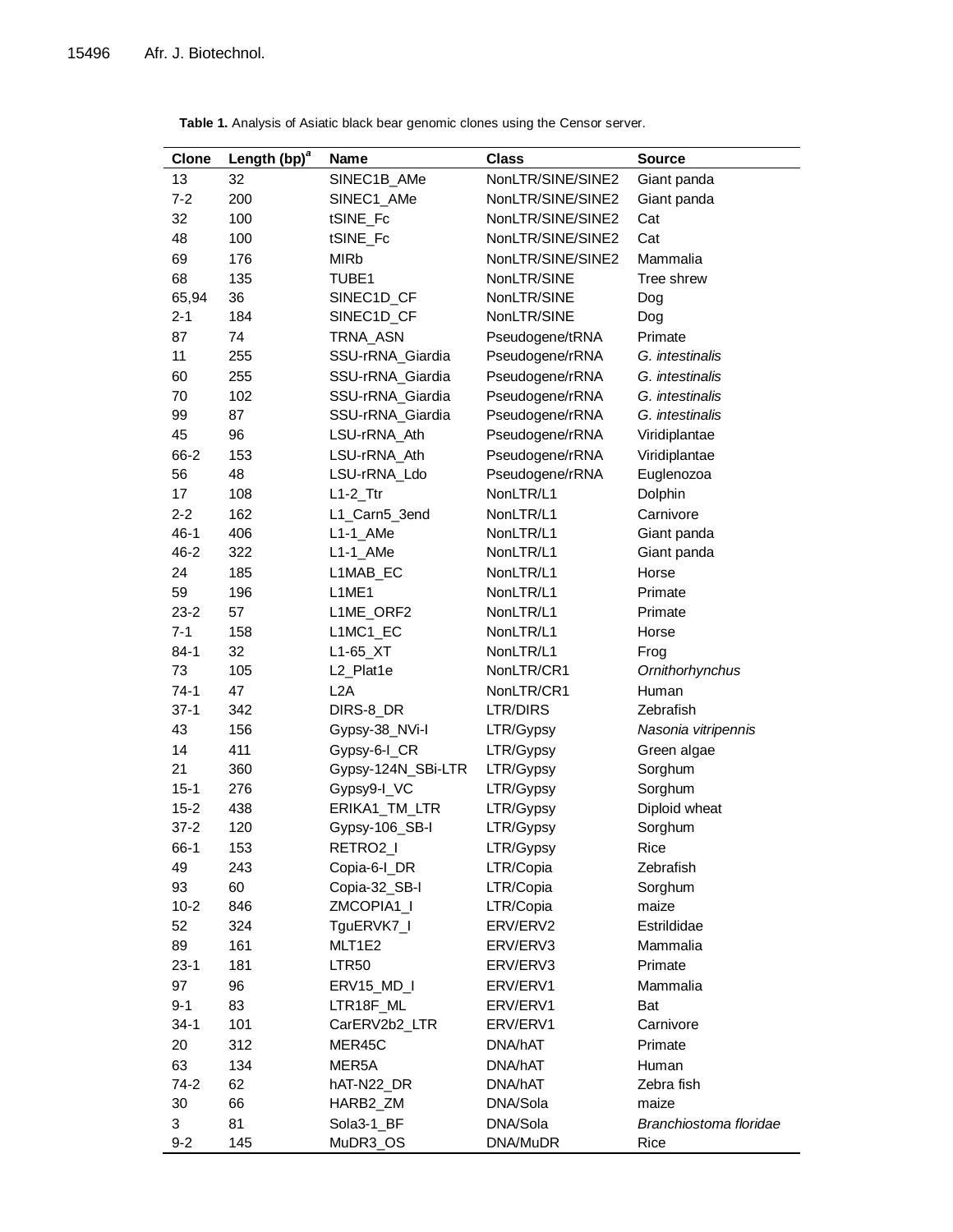**Table 1.** Contd.

| -41      | 87  | ENSPM7 OS     | DNA/EnSpm      | Rice    |
|----------|-----|---------------|----------------|---------|
| $84 - 2$ | 91  | EnSpm-16 OS   | DNA/EnSpm      | Rice    |
| $34-2$   | 47  | EnSpm-22 SBi  | DNA/EnSpm      | Sorghum |
| $10-1$   | 481 | MERMITE18D    | DNA            | Rice    |
| 72       | 52  | <b>FA-SAT</b> | Simple/Sat/SAT | Cat     |

*a* Length of the homologous region. Name denotes locus name of Repbase library sequences; class denotes class/subclass of the repeat as specified in the repeat annotation; source denotes source of the repetitive sequence; nonLTR, non-long terminal repeat; SINE, short interspersed nuclear element; LTR, long terminal repeat; ERV, endogenous retroviruses; DIRS, dictyostelium intermediate repeat sequence. The version of the Repbase Update we used was released May, 2010.



**Figure 2.** Schematic representation of the homology pattern between clones 11, 60, 70, and 99 and the SSU-rRNA from *Giardia.* Clones 11 and 60 have identical sequences.

perfect tandem repeats using the microsatellite repeat finder, thus suggesting that this clone may be part of a satellite sequence. Another satellite repeat was isolated from clone 55 and was homologous to microsatellite markers from the American mink. Clones 71 and 86 contained fragments homologous to the *U. thibetanus* clone UT36 microsatellite sequence. In addition, clone 83 was homologous to the SINE element in the *Zfy* gene, clone 33 was highly homologous to mitochondrial DNA from *U. thibetanus*, and some unclassified fragments encoded amino acids related to known proteins.

In total, we obtained 26 fragments that were homologous to non-LTR retrotransposons and belonged to the SINE (pseudogene), L1, and CR1 clades. 16 fragments were homologous to LTR retrotransposons and belonged to the Gypsy, Copia, ERV1, ERV2, ERV3, and DIRS clades. Seven fragments were homologous to DNA transposons and belonged to the Sola, MuDR, hAT, Harbinger, and EnSpm clades. We also identified clones with homologies to five satellite sequences, one mitochondrial DNA sequence, and seven unclassified fragments encoding amino acids related to known proteins.

# **DISCUSSION**

We observed clearly distinct band patterns for Asiatic black bear genomic DNA that was digested by the restriction enzymes *Bam*H I, *Hifi* I, and *Alu* I. Our results indicate the presence of polymorphic repetitive DNA families found when the genomic DNA was digested by HaeIII, a pattern may be detectable after subcloning, as discussed by Leung (Leung, 1999). There were also no distinct band patterns when Asiatic black bear cot-1 DNA was cross-hybridized with giant panda genomic DNA, demonstrating that the two species have no common dominant repetitive sequences ,except faint bands detected when the giant panda genome was digested by *Bam*H I. Zheng'an et al. (1990) reported a tandemly repeated DNA which designated satellite 1, when the giant panda genome was digested by *Bam*H I, suggesting that similar tandemly repeated DNA exists in the cot-1DNA from the Asiatic black bear. Although the low similarity between the two species is surprising since they both belong to the family Ursidae, the use of cot-1 DNA as a fingerprinting probe in the Asiatic black bear maybe feasible.

This study therefore provides a small-scale analysis of the repetitive components in Asiatic black bear genomic DNA in which a few positive clones were sequenced and characterized. Although we obtained partial repetitive sequence families in the Asiatic black bear, we can infer from our results that the repetitive DNA isolated mainly contains retrotransposons, which is similar to human repetitive DNA. In the human genome, retrotransposons represent the majority of mobile elements, and they are predominant even when the DNA transposons are not taken into account (Deininger and Batzer, 2002; Gonçalves et al., 2000; Lander et al., 2001). Most homologous fragments belong to mammalians, and four of the clones were homologous to three non-LTR retrotransposons from the giant panda. Only four reports from the giant panda (L1-1 \_ Ame, SINEC1B \_ Ame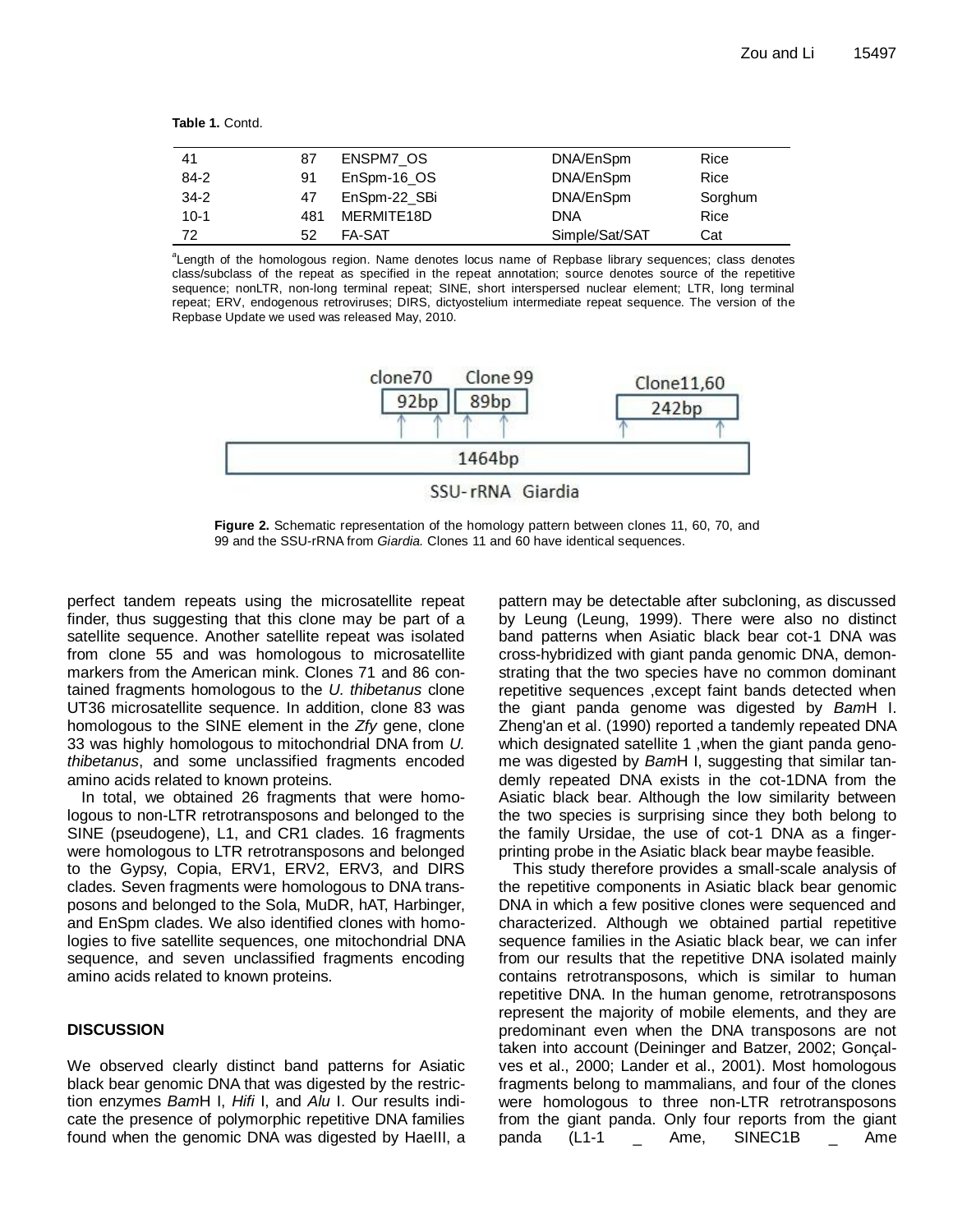| <b>Clone</b>    | Length (bp) | <b>BLASTN or BLASTX</b>                                                                                                                             |
|-----------------|-------------|-----------------------------------------------------------------------------------------------------------------------------------------------------|
| 1               | 624         | ref XP_001882980.1 predicted protein [Laccaria bicolor S238N-<br>H821                                                                               |
| 4               | 105         | ref XP_002952519.1  hypothetical protein VOLCADRAFT_93234<br>[Volvox carteri f. nagariensis]                                                        |
| 19 <sup>a</sup> | 280         |                                                                                                                                                     |
| 25              | 413         | ref NM_001003315.1  Canis lupus familiaris Sec61 alpha 1 subunit<br>(S. cerevisiae) (SEC61A1), mRNA                                                 |
| $26^b$          | 149         | ref XM_845244.1  PREDICTED: Canis familiaris similar to Copine-<br>6 (Copine VI) (neuronal copine) (N-copine) (LOC608275), mRNA                     |
| 28              | 624         | ref XP_001882980.1  predicted protein [Laccaria bicolor S238N-<br>H82]                                                                              |
| 33              | 278         | gb EF587265.1  Ursus thibetanus thibetanus mitochondrion,<br>complete genome                                                                        |
| 47              | 220         | ref ZP_06280727.1  hypothetical protein SACT1DRAFT_4752<br>[Streptomyces sp. ACT-1]                                                                 |
| $55^b$          | 98          | gb DQ272092.1  Mustela vison clone I268 genomic sequence<br>(microsatellite markers from American mink)                                             |
| $67^{\circ}$    | 54          | (TTCC)13                                                                                                                                            |
| 71,86           | 455         | EU883636.1 Ailuropoda melanoleuca ribosomal protein S25 gene,<br>complete cds and FJ640084.1 Ursus thibetanus clone UT36<br>microsatellite sequence |
| 75              | 355         | ref XP_002591009.1  hypothetical protein BRAFLDRAFT_69438<br>[Branchiostoma floridae]                                                               |
| $83^b$          | 58          | dbj AB261810.1  Ursus thibetanus Zfy gene, final intron, complete<br>sequence SINE element in Zfy gene                                              |
| 92              | 1252        | ref YP_003343896.1  Serine/threonine protein kinase-like protein<br>[Streptosporangium roseum DSM 43021]                                            |
| $95^b$          | 183         | emb AL359390.14  Human DNA sequence from clone RP11-<br>139E24 on chromosome 1, complete sequence                                                   |

**Table 2.** Analysis of Asiatic black bear genomic clones using BLAST.

<sup>a</sup>No effective hit with BLASTN and BLASTX; <sup>b</sup>no effective hit with BLASTX.

in this species. Although no distinct band patterns were SINEC1\_Ame, and SINEC2\_Ame) existed in Repbase Update as of October, 2010 (http://www.girinst.org/ repbase/update/search.php?query=panda&querytype=Ta xonomy). This is however not surprising because the two species belong to the same family.

Four clones were homologous to a pseudogene from the Diplomonadida *Giardia intestinalis* small subunit ribosomal RNA gene, which is consistent with a report that *Giardia lamblia* 16S-like rRNA has retained many of the features that may have been present in the common ancestor of eukaryotes and prokaryotes (Sogin et al., 1989). According to a previous study (Smit et al. 1995), the L1MA family is the youngest of the mammalian-wide long interspersed nuclear elements (LINE1), followed approximately by L1MB, L1MC, L1MD, and L1ME. We obtained fragments homologous to L1MAB\_EC, L1ME1, and L1MC1\_EC, suggesting that there are both young and old L1 sequences in the Asiatic black bear genome. Moreover, we identified two fragments homologous to L1- 1 Ame, which are probably still undergoing active transposition (Jurka, 2010).

Six fragments were homologous to ERV, with clone 52 being a non-autonomous derivative (Smit, 2009). The mammalian genome contains various classes of ERVs, including human ERVs (HERVs), which comprised approximately 8% of the human genome. The Rhesus Macaque genome contains over a half-million recogni-zable copies of ERVs and their non-autonomous derivatives (Griffiths, 2001; Han et al., 2007). ERVs played an important role in the evolution of mammalian genomes. Like other transposable elements, in future studies, we may be able to find evidence that ERVs played a significant role during the evolution of the Asiatic black bear genome and the speciation of this animal.

Clones with two corresponding homologous fragments may have resulted following more than one transposition event, and fragments with partial corresponding elements suggest that the event may have been ancient and then interrupted. Clone 15 has two corresponding homologous fragments from the same LTR/Gypsy. Recombination between the LTRs of single or multiple elements occurs frequently in many families of retrotransposons (Shirasu et al., 2000), suggesting that clone 15 is likely to be the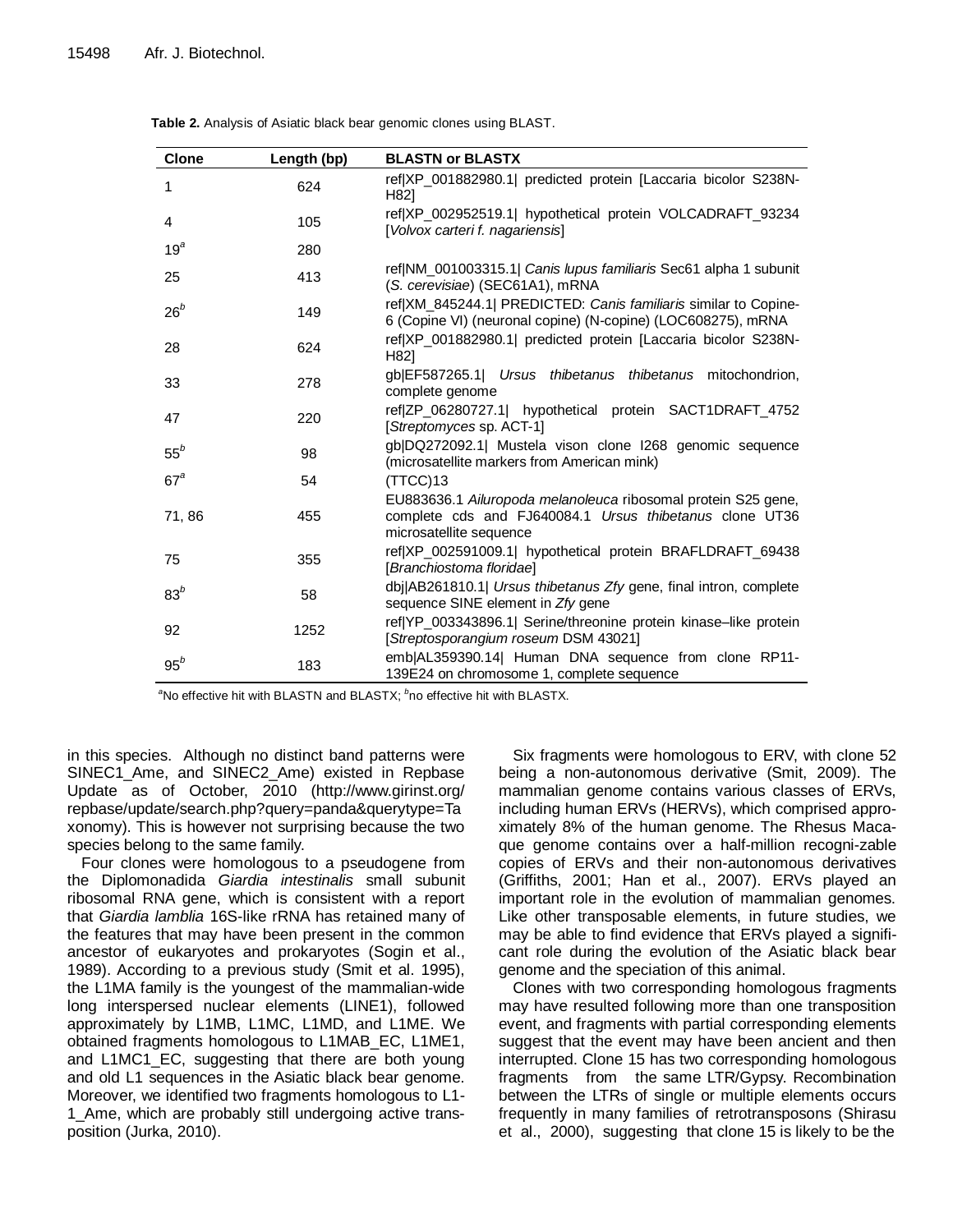product of elements of recombination events.

We also identified a few unclassified fragments that were homologous to known proteins. A similar phenomenon was reported in humans by Britten (2006), who described many distant but significant relationships between proteins and transposable elements. Britten concluded that many of these relationships were the result of past duplications of genes or gene regions, rather than a direct result of transposable element insertion. This may also have occurred in the Asiatic black bear genome. Alternatively, a specific class of repetitive fragments may exist in the Asiatic black bear genome, or the fragments may not be long enough to contain the characteristic motifs used for classification.

In conclusion, this study represents a small-scale use of Cot-based cloning and sequencing to study cot-1 DNA from the Asiatic black bear. Future work should carefully and thoroughly expound the information on these repetitive DNAs, thus leading to more research regarding repetitive DNA. Such studies should identify additional repetitive sequences in the genome that may provide mobile elements for use as markers in evolution and population biology (Deininger and Batzer, 2002).

# **ACKNOWLEDGEMENTS**

We are grateful to the Beijing Zoo for providing the samples. The project was supported by the Natural Science Foundation of China (NSFC) project (NCET-08-0527).

#### **REFERENCES**

- Anamthawat-Jónsson K, Wenke T, Thórsson AT, Sveinsson S, Zakrzewski F, Schmidt T (2009). Evolutionary diversification of satellite DNA sequences from Leymus (Poaceae: Triticeae). Genome 52: 381-390.
- Anistoroaei R, Farid A, Benkel B, Cirera S, Christensen K (2006). Isolation and characterization of 79 microsatellite markers from the American mink (Mustela vison). Anim. Genet. 37: 185-188.
- Britten R (2006). Transposable elements have contributed to thousands of human proteins. Proc. Natl. Acad. Sci. USA, 103: 1798-1803.
- Cowan M (1970). The Status and Conservation of Bears (Ursidae) of the World: 1970 Bears: Biol. Manage. 2: 343-367.
- Deininger PL, Batzer MA (2002). Mammalian Retroelements. Genome Res. 12: 1455-1465.
- Fanning TG (1987). Origin and evolution of a major feline satellite DNA. J. Mol. Biol. 197: 627-634.
- Gonçalves I, Duret L, Mouchiroud D (2000). Nature and Structure of Human Genes that Generate Retropseudogenes. Genome Res. 10: 672-678.
- Griffiths DJ (2001). Endogenous retroviruses in the human genome sequence. Genome Biol. 2: 1017.1011-1017.1015.
- Han K, Konkel MK, Xing J, Wang H, Lee J, Meyer TJ,Huang CT ,Sandifer E,Hebert K, Barnes EW, Hubley R, Miller W,Smit AFA, Ullmer B, Batzer MA (2007). Mobile DNA in Old World Monkeys: A Glimpse through the Rhesus Macaque Genome. Science, 316: 238- 240.
- Ho ISH, Leung FC (2002). Isolation and characterization of repetitive DNA sequences from Panax ginseng. Mol.Genet.Genomics, 266: 951-961.
- Hřibová E, Doleželová M, Town CD, Macas J, Doležel J (2007). Isolation and characterization of the highly repeated fraction of the banana genome. Cytogenet. Genome Res. 119: 268-274.
- Hwang DS, Ki JS, Jeong DH, Kim BH, Lee BK, Han SH, Lee JS (2008). A comprehenisve analysis of three asiatic black bear mitochondrial genomes (subspecies ussuricus, formosanus and mupinensis), with emphasis on the complete mtDNA sequence of *Ursus thibetanus* ussuricus (Ursidae). Mitochondrial DNA, 19: 418-429.
- Jurka J (2010). Non-LTR retrotransposons from the Giant PandaRepbase Reports. Repbase Reports 10: 471-471.
- Jurka J, Kapitonov VV, Pavlicek A, Klonowski P, Kohany O, Walichiewicz J (2005). Repbase Update, a database of eukaryotic repetitive elements. Cytogenet. Genome Res. 110: 462-467.
- Kapitonov VV, Jurka J (2008). A universal classification of eukaryotic transposable elements implemented in Repbase. Nat. Rev. Genet. 9: 411-412.
- Kirkness EF, Bafna V, Halpern AL, Levy S, Remington K, Rusch DB, Delcher AL,Pop M, Wang W,Fraser CM, Venter JC (2003). The Dog Genome: Survey Sequencing and Comparative Analysis. Science, 301: 1898-1903.
- Kitahara E, Isagi Y, Ishibashi Y, Saitoh T (2000). Polymorphic microsatellite DNA markers in the Asiatic black bear *Ursus thibetanus*. Mol. Ecol. 9: 1661-1662.
- Kohany O, Gentles A, Hankus L, Jurka J (2006). Annotation, submission and screening of repetitive elements in Repbase: Repbase Submitter and Censor. BMC Bioinformatics, 7: p. 474.
- Lander ES, Linton LM, Birren B, Nusbaum C, Zody MC, Baldwin J, Devon K, Dewar K, Doyle M, FitzHugh W, Funke R, Gage D, Harris K, Heaford A, Howland J, Kann L, Lehoczky J, LeVine R, McEwan P, McKernan K, Meldrim J, Mesirov JP, Miranda C, Morris W, Naylor J, Raymond C, Rosetti M, Santos R, Sheridan A, Sougnez C, Stange-Thomann N, Stojanovic N, Subramanian A, Wyman D, Rogers J, Sulston J, Ainscough R, Beck S, Bentley D, Burton J, Clee C, Carter N, Coulson A, Deadman R, Deloukas P, Dunham A, Dunham I, Durbin R, French L, Grafham D, Gregory S, Hubbard T, Humphray S, Hunt A, Jones M, Lloyd C, McMurray A, Matthews L, Mercer S, Milne S, Mullikin JC, Mungall A, Plumb R, Ross M, Shownkeen R, Sims S, Waterston RH, Wilson RK, Hillier LW, McPherson JD, Marra MA, Mardis ER, Fulton LA, Chinwalla AT, Pepin KH, Gish WR, Chissoe SL, Wendl MC, Delehaunty KD, Miner TL, Delehaunty A, Kramer JB, Cook LL, Fulton RS, Johnson DL, Minx PJ, Clifton SW, Hawkins T, Branscomb E, Predki P, Richardson P, Wenning S, Slezak T, Doggett N, Cheng JF, Olsen A, Lucas S, Elkin C, Uberbacher E, Frazier M, Gibbs RA, Muzny DM, Scherer SE, Bouck JB, Sodergren EJ, Worley KC, Rives CM, Gorrell JH, Metzker ML, Naylor SL, Kucherlapati RS, Nelson DL, Weinstock GM, Sakaki Y, Fujiyama A, Hattori M, Yada T, Toyoda A, Itoh T, Kawagoe C, Watanabe H, Totoki Y, Taylor T, Weissenbach J, Heilig R, Saurin W, Artiguenave F, Brottier P, Bruls T, Pelletier E, Robert C, Wincker P, Smith DR, Doucette-Stamm L, Rubenfield M, Weinstock K, Lee HM, Dubois J, Rosenthal A, Platzer M, Nyakatura G, Taudien S, Rump A, Yang H, Yu J, Wang J, Huang G, Gu J, Hood L, Rowen L, Madan A, Qin S, Davis RW, Federspiel NA, Abola AP, Proctor MJ, Myers RM, Schmutz J, Dickson M, Grimwood J, Cox DR, Olson MV, Kaul R, Raymond C, Shimizu N, Kawasaki K, Minoshima S, Evans GA, Athanasiou M, Schultz R, Roe BA, Chen F, Pan H, Ramser J, Lehrach H, Reinhardt R, McCombie WR, de la Bastide M, Dedhia N, Blöcker H, Hornischer K, Nordsiek G, Agarwala R, Aravind L, Bailey JA, Bateman A, Batzoglou S, Birney E, Bork P, Brown DG, Burge CB, Cerutti L, Chen HC, Church D, Clamp M, Copley RR, Doerks T, Eddy SR, Eichler EE, Furey TS, Galagan J, Gilbert JG, Harmon C, Hayashizaki Y, Haussler D, Hermjakob H, Hokamp K, Jang W, Johnson LS, Jones TA, Kasif S, Kaspryzk A, Kennedy S, Kent WJ, Kitts P, Koonin EV, Korf I, Kulp D, Lancet D, Lowe TM, McLysaght A, Mikkelsen T, Moran JV, Mulder N, Pollara VJ, Ponting CP, Schuler G, Schultz J, Slater G, Smit AF, Stupka E, Szustakowski J, Thierry-Mieg D, Thierry-Mieg J, Wagner L, Wallis J, Wheeler R, Williams A, Wolf YI, Wolfe KH, Yang SP, Yeh RF, Collins F, Guyer MS, Peterson J, Felsenfeld A, Wetterstrand KA, Patrinos A, Morgan MJ, de Jong P, Catanese JJ, Osoegawa K, Shizuya H, Choi S, Chen YJ; International Human Genome Sequencing Consortium (2001). Initial sequencing and analysis of the human genome. Nature, 409: 860-921.
- Leung FC (1999). New applications of low-cot DNA as a DNA fingerprint probe. Electrophoresis, 20: 1762-1767.
- Li R, Fan W, Tian G, Zhu H, He L, Cai J, Huang Q, Cai Q, Li B, Bai Y,